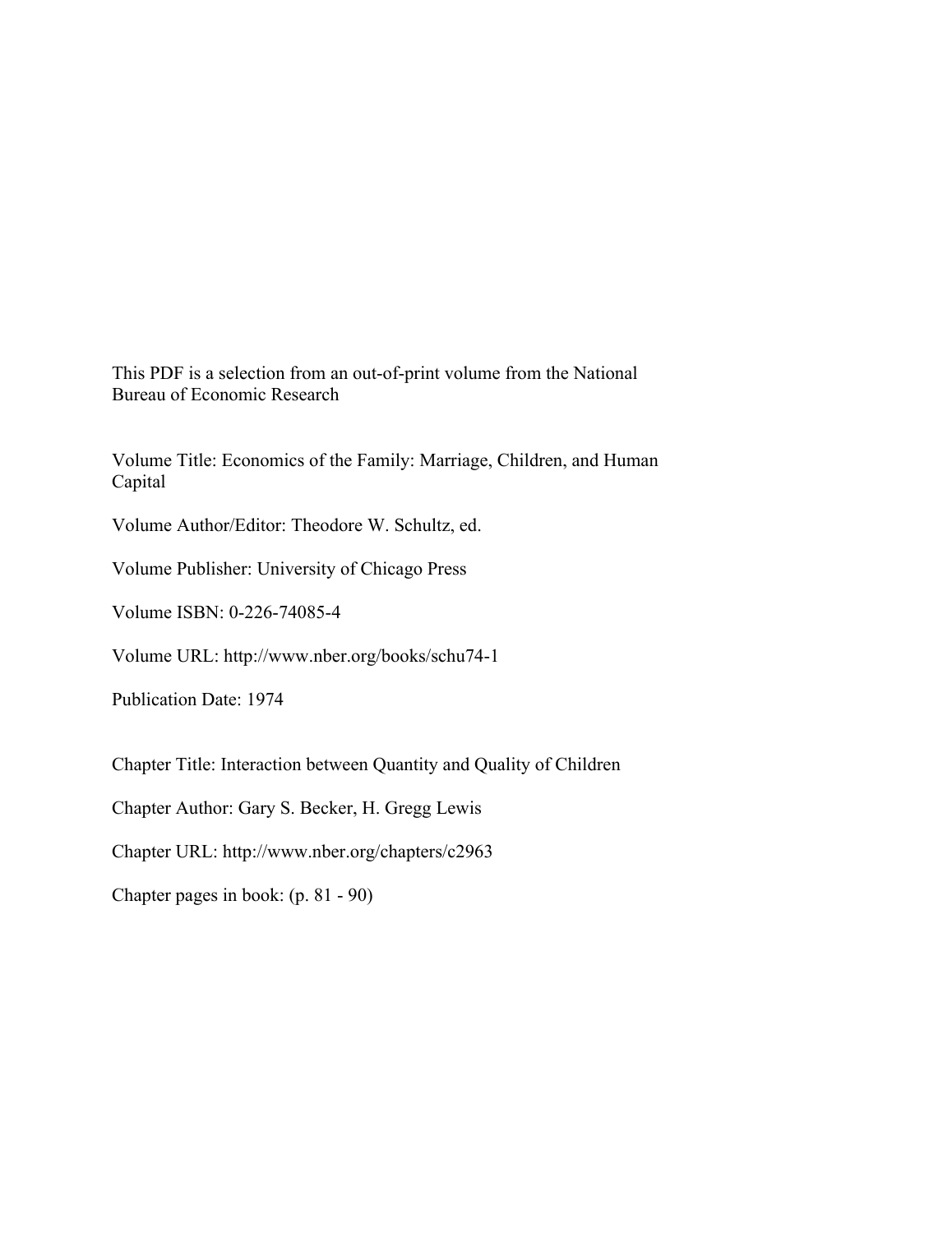# Gary S. Becker and H. Gregg Lewis

University of Chicago

Students of human fertility have been aware for a long time that there may be some special relation between the number (quantity) of children ever born to a family and the "quality" of their children as perceived by others if not by the parents. One need only cite the negative correlation between quantity and quality of children per family so often observed in both cross-section and time-series data. One of us (Becker 1960) more than a decade ago stressed the importance for understanding fertility (quantity) of the interaction between quantity and quality, and we are pleased to note that this interaction is emphasized in this book, and especially by De Tray and Willis.

Some economists have argued that the negative relation between quantity and quality often observed is a consequence of a low substitution elasticity in a family's utility function between parents' consumption or level of living and that of their children (see, e.g., Duesenberry 1960; Willis 1969). The approach followed by De Tray in this volume is different, but it makes equally special assumptions about the substitution between quantity and quality in the utility function and in household production.

We want to argue here that one can go a long way toward understanding data on the interaction between quantity and quality as well as on quantity or quality alone without assuming that, either in the utility function or in household production, quantity and quality are more closely related than any two commodities chosen at random. The analysis that follows is sketchy and incomplete, mainly because we have only recently developed this line of argument.

The key feature in our analysis is that the shadow price of children with respect to their number (i.e., the cost of an additional child, holding their quality constant) is greater the higher their quality is. Similarly, the shadow price of children with respect to their quality (i.e., the cost

 $\cdot$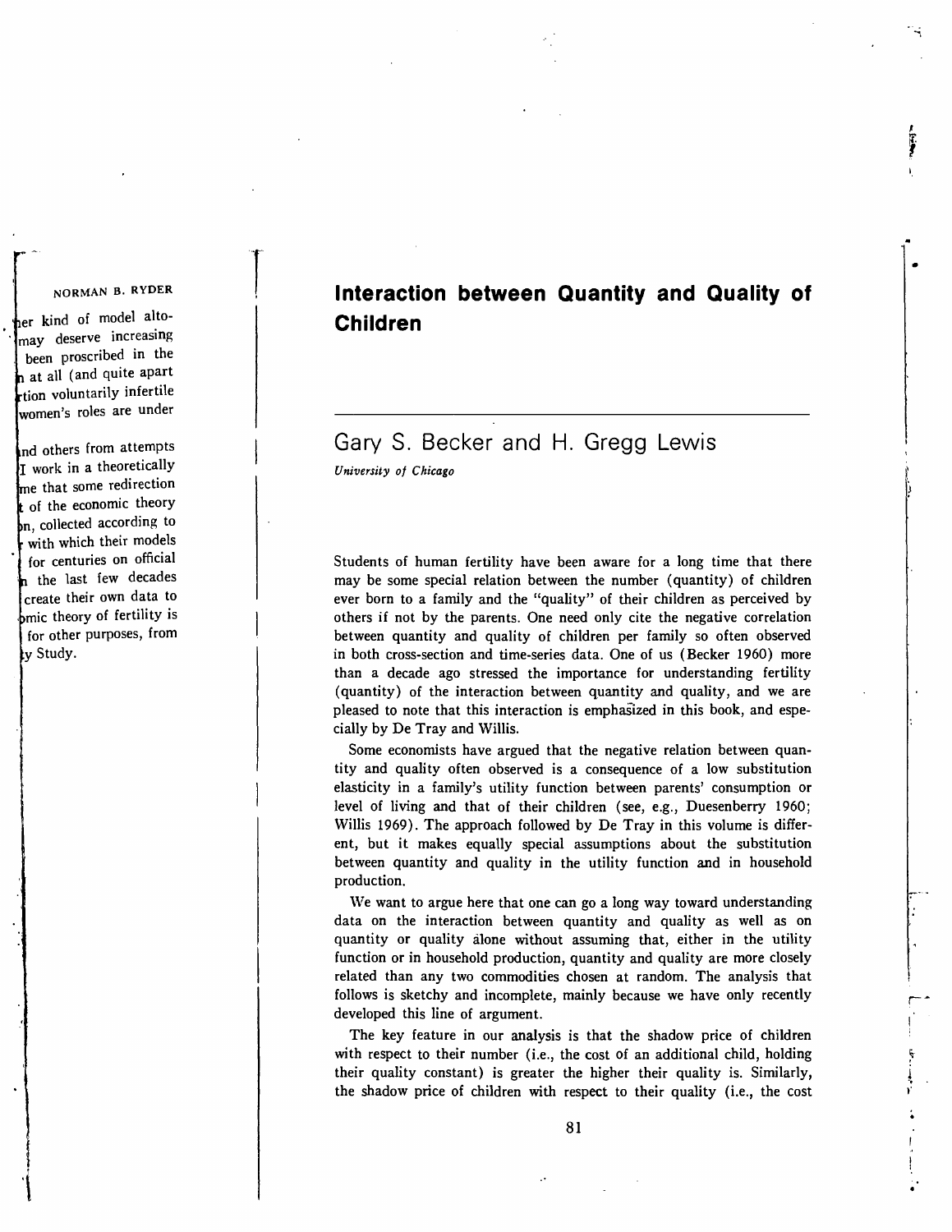of a unit increase in quality, holding number constant) is greater, the greater the number of children. Furthermore, with appropriate change of language, the same may be said of the other commodities consumed by the family. However, to simplify the analysis in this paper, we make the quantity-quality distinction only for children. Thus, to illustrate our reasoning, we specify the following simple utility function:

$$
U = U(n, q, y), \tag{1}
$$

where *n* is the number of children,  $q$  their quality (assumed to be the same for all of the children), and  $y$  the rate of consumption of all other commodities. We start out with a simple budget restraint:

$$
I = nq\pi + \gamma \pi_y,\tag{2}
$$

where I is full income,  $\pi$  is the price of  $nq$ , and  $\pi_y$  is the price of y. We make no special assumptions about the elasticities of substitution among  $n, q$ , and  $y$ , either in the utility function or in the household production functions that underlie the  $\pi$ 's.

The first-order conditions for maximizing the utility function subject to the budget restraint are:

$$
MU_n = \lambda q \pi = \lambda p_n; MU_q = \lambda n \pi = \lambda p_q; MU_y = \lambda \pi_y = \lambda p_y,
$$
 (3)

where the  $MU$ 's are the marginal utilities, the  $p$ 's are marginal costs or shadow prices, and  $\lambda$  is the marginal utility of money income. The important point is that the shadow price of children with respect to number  $(p_n)$  is positively related to q, the level of quality, and the shadow price with respect to quality  $(p_q)$  is positively related to n, the number of children. The economic interpretation is that an increase in quality is more expensive if there are more children because the increase has to apply to more units; similarly, an increase in quantity is more expensive if the children are of higher quality, because higher-quality children cost more.

These equilibrium conditions (3) together with the second-order conditions can be found in several places in the literature on quantity and quality (see, e.g., Houthakker 1952; Theil 1952; Becker 1960; and Willis's paper in this volume), but a number of their important implications for income and price effects apparently have not been explored.

### 1. Income Effects

Let the "true" income elasticities of demand for the number  $(n)$  and quality (q) of children and for all other commodities (y) be  $\eta_n$ ,  $\eta_q$ , and  $\eta_{\nu}$ , respectively. These elasticities are derived in the usual way by changing "income" while holding constant the "prices" of  $n$ ,  $q$ , and  $y$ . The appropriate prices for this purpose are the shadow prices (marginal costs)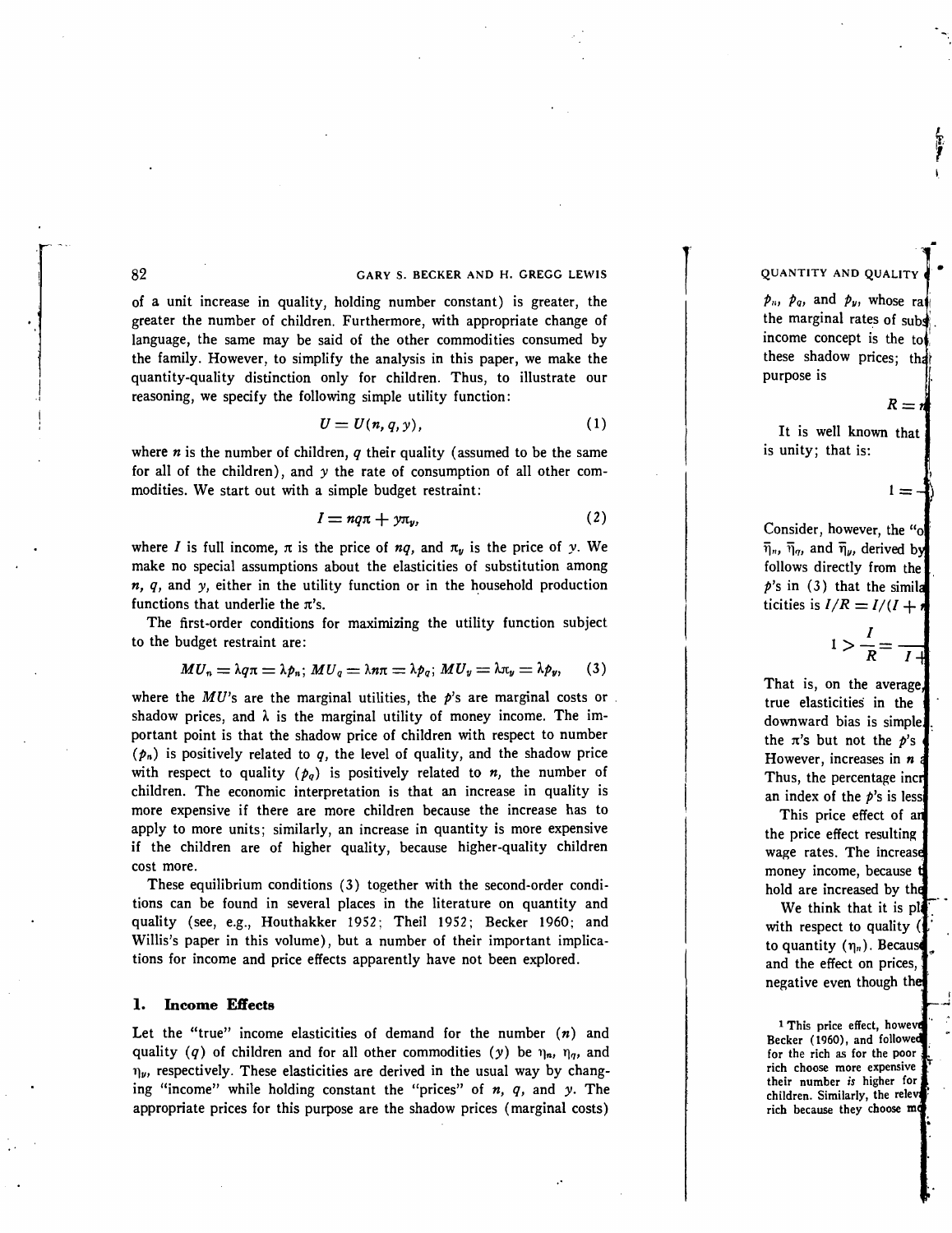$p_n$ ,  $p_q$ , and  $p_y$ , whose ratios in equilibrium (see eq. [3]) are equal to the marginal rates of substitution in the utility function. The appropriate income concept is the total "expenditure" on  $n$ ,  $q$ , and  $y$  calculated at these shadow prices; that is, the correct measure of income for this purpose is

$$
R = np_n + qp_q + yp_y = I + nq\pi. \tag{4}
$$

It is well known that the mean value of the true income elasticities is unity; that is:

$$
1 = \frac{np_n}{R} \eta_n + \frac{q p_q}{R} \eta_q + \frac{y p_y}{R} \eta_y. \tag{5}
$$

Consider, however, the "observed" income elasticities, which we denote by  $\bar{\eta}_n$ ,  $\bar{\eta}_q$ , and  $\bar{\eta}_v$ , derived by changing I while holding  $\pi$  and  $\pi_v$  constant. It follows directly from the budget restraint (2) and the definitions of the  $p$ 's in (3) that the similarly weighted mean of the observed income elasticities is  $I/R = I/(I + nq\pi)$ , which is less than unity; that is:  $1 = \frac{n p_n}{R} \eta_n + \frac{q p_q}{R} \eta_q + \frac{q p_q}{R} \eta_{\nu}$ . (5)<br>
nowever, the "observed" income elasticities, which we denote by<br>  $\overline{\eta}_{\nu}$ , derived by changing *I* while holding *π* and  $\pi_{\nu}$  constant. It<br>
ectly from the budget r

$$
1>\frac{I}{R}=\frac{I}{I+nq\pi}=\frac{n p_n}{R}\bar{\eta}_n+\frac{q p_q}{R}\bar{\eta}_q+\frac{y p_y}{R}\bar{\eta}_y.
$$
 (6)

That is, on the average, the observed elasticities are smaller than the true elasticities in the ratio  $I/R$ . The economic explanation for this downward bias is simple. The direct effect of the increase in  $I$ , holding the  $\pi$ 's but not the  $p$ 's constant, in general is to increase n, q, and y. However, increases in *n* and *q* cause the shadow prices  $p_n$  and  $p_q$  to rise. Thus, the percentage increase in real income in the sense of  $R$  deflated by an index of the  $p$ 's is less than the percentage increase in money income  $I$ .

This price effect of an increase in money income resembles somewhat the price effect resulting from a rise in money income caused by a rise in wage rates. The increase, in ratio terms, is less in real income than in money income, because the costs of producing commodities in the household are increased by the rise in the price of time (see Becker 1965).<sup>1</sup>

We think that it is plausible to assume that the true income elasticity with respect to quality ( $\eta_q$ ) is substantially larger than that with respect to quantity  $(\eta_n)$ . Because of the downward bias in the observed elasticities and the effect on prices, the observed elasticity for quantity  $(\bar{\eta}_n)$  may be negative even though the true elasticity  $(\eta_n)$  is not. Assume for simplicity

<sup>&</sup>lt;sup>1</sup> This price effect, however, does offer a correction to the argument advanced by Becker (1960), and followed by many others, that the price of children is the same for the rich as for the poor (aside from the cost-of-time argument), even though the rich choose more expensive children. The relevant price of children with respect to their number is higher for the rich precisely because they choose more expensive children. Similarly; the relevant price of cars, houses, or other goods is higher for the rich because they choose more expensive varieties.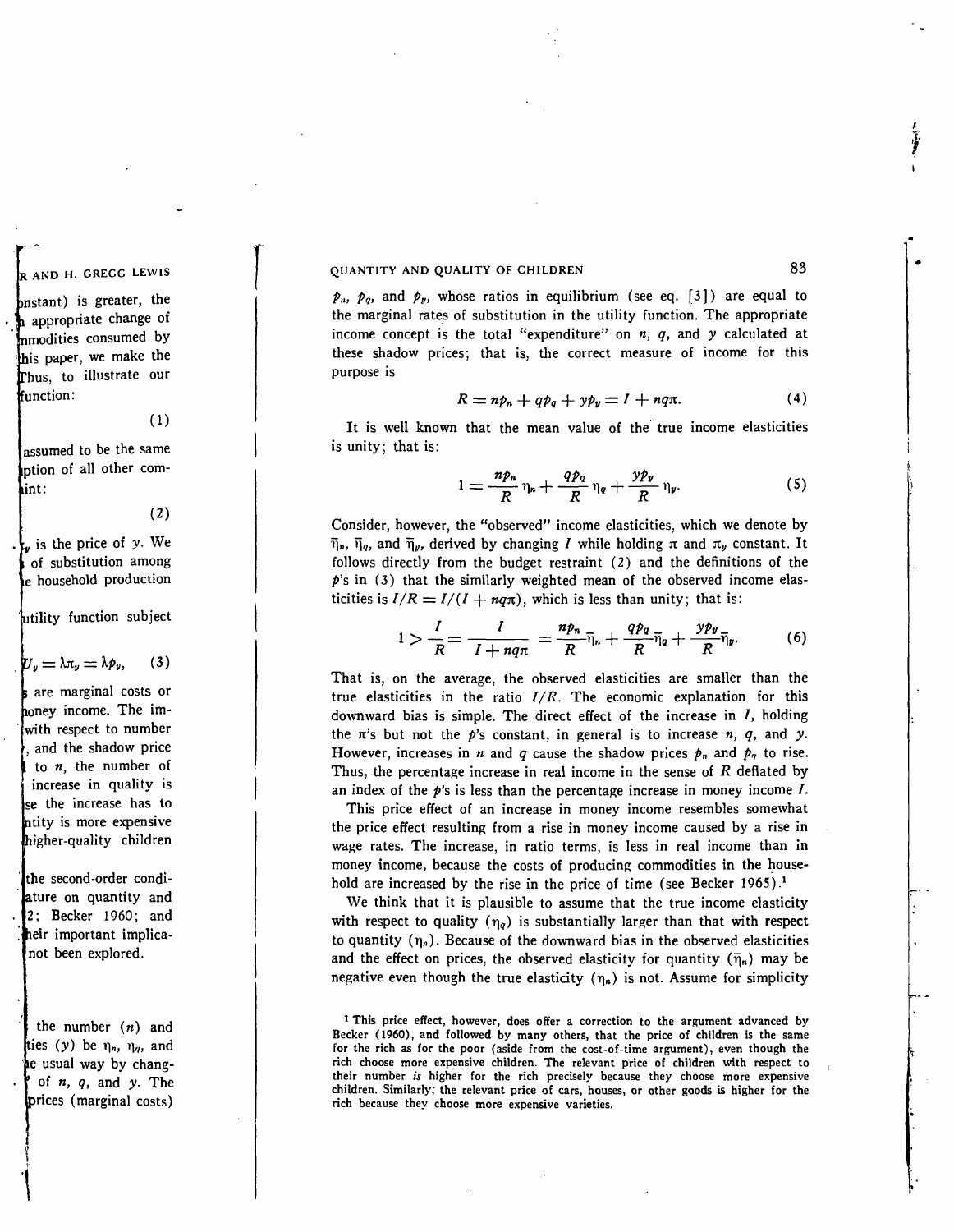that  $\eta_n = 0$ . Let income *I* increase while holding  $\pi$  and  $\pi_{\nu}$  constant. The direct effect of the increase in I is to increase  $q$  (and y) while leaving n unchanged. But then the shadow price with respect to quantity ( $p_n = q\pi$ ) will rise while the shadow price of quality ( $p_q = n\pi$ ) and that of  $y(p_q =$  $\pi_{\nu}$ ) are unchanged, causing q and y to be substituted for n, and therefore n will decline.

More generally, when the utility function and budget restraints are those given above in equations (1) and (2), the observed income elasticities for quantity and quality are related to the corresponding true elasticities as follows:2

$$
\frac{D\overline{\eta}_{n}}{1-k} = (1-k\sigma_{nq})\eta_{n} - (1-k)\overline{\sigma}_{n}\eta_{q};
$$
\n
$$
\frac{D\overline{\eta}_{q}}{1-k} = (1-k\sigma_{nq})\eta_{q} - (1-k)\overline{\sigma}_{q}\eta_{n},
$$
\n(7)

where

$$
\begin{cases}\nk = \frac{nq\pi}{R}; (1-k)\bar{\sigma}_n = k\sigma_{nq} + (1-2k)\sigma_{n\gamma}; (1-k)\bar{\sigma}_q \\
= k\sigma_{nq} + (1-2k)\sigma_{q\gamma}; \\
D \equiv (1-k\sigma_{nq})^2 - (1-k)^2 \bar{\sigma}_n \bar{\sigma}_q.\n\end{cases}
$$
\n(8)

The  $\sigma$ 's are the familiar Allen partial elasticities of substitution in the utility function; the  $\bar{\sigma}$ 's are averages of the  $\sigma$ 's, and they must be positive; D and  $(1 - k\sigma_{na})$  are positive by the second-order conditions. Equations (7) verify that the observed quantity elasticity  $(\bar{\eta}_n)$  may be negative even when the true quantity elasticity  $(\eta_n)$  is positive. Furthermore, if  $\eta_q > \eta_n$ , as we assume,  $\overline{\eta}_q > \overline{\eta}_n$  unless q is a much better substitute than *n* for  $y$ , for it follows from (7) and (8) that

$$
\frac{D}{1-k} \left( \bar{\eta}_q - \bar{\eta}_n \right) = \eta_q - \eta_n + (1-2k) (\sigma_{n\psi} \eta_q - \sigma_{q\psi} \eta_n). \tag{9}
$$

Moreover,  $\bar{\eta}_\sigma$  may exceed  $\bar{\eta}_n$  by more than  $\eta_\sigma$  exceeds  $\eta_n$ ; that is, the downward bias in  $\bar{\eta}_q$  may be less than that in  $\bar{\eta}_n$ . This is easily seen for the case in which  $\sigma_{nq} = \sigma_{ny} = \sigma_{q} = \sigma$ . Then D, which is positive, is equal to  $(1 - \sigma) [1 + \sigma(1 - 2k)]$  and  $\bar{\eta}_q - \bar{\eta}_r = (1 - k) (\eta_q - \eta_r)$ Moreover,  $\bar{\eta}_q$  may exceed  $\bar{\eta}_n$  by more than  $\eta_q$  exceeds  $\eta_n$ ; that is, the<br>downward bias in  $\bar{\eta}_q$  may be less than that in  $\bar{\eta}_n$ . This is easily seen for<br>the case in which  $\sigma_{nq} = \sigma_{ny} = \sigma_{qy} = \sigma$ . Then  $(1 - \sigma)$ , so that  $\overline{\eta}_q - \overline{\eta}_n > \eta_q - \eta_n$  if  $\sigma > k$ . Indeed,  $\overline{\eta}_q$  may even exceed  $\eta_q$ , as may be seen from (7) and (8) by assuming  $\eta_n = 0$  and  $\sigma_{nq}=\sigma_{ny}=\sigma_{qy}=\sigma.$  Then  $\bar{\eta}_q=(1-k)(1-k\sigma)\eta_q/(1-\sigma)[1 +$  $\sigma(1 - 2k)$ , which will exceed  $\eta_q$  if, for example,  $k = \frac{1}{3}$  and  $\sigma = \frac{3}{4}$ .

<sup>2</sup> See the Mathematical Appendix to this paper.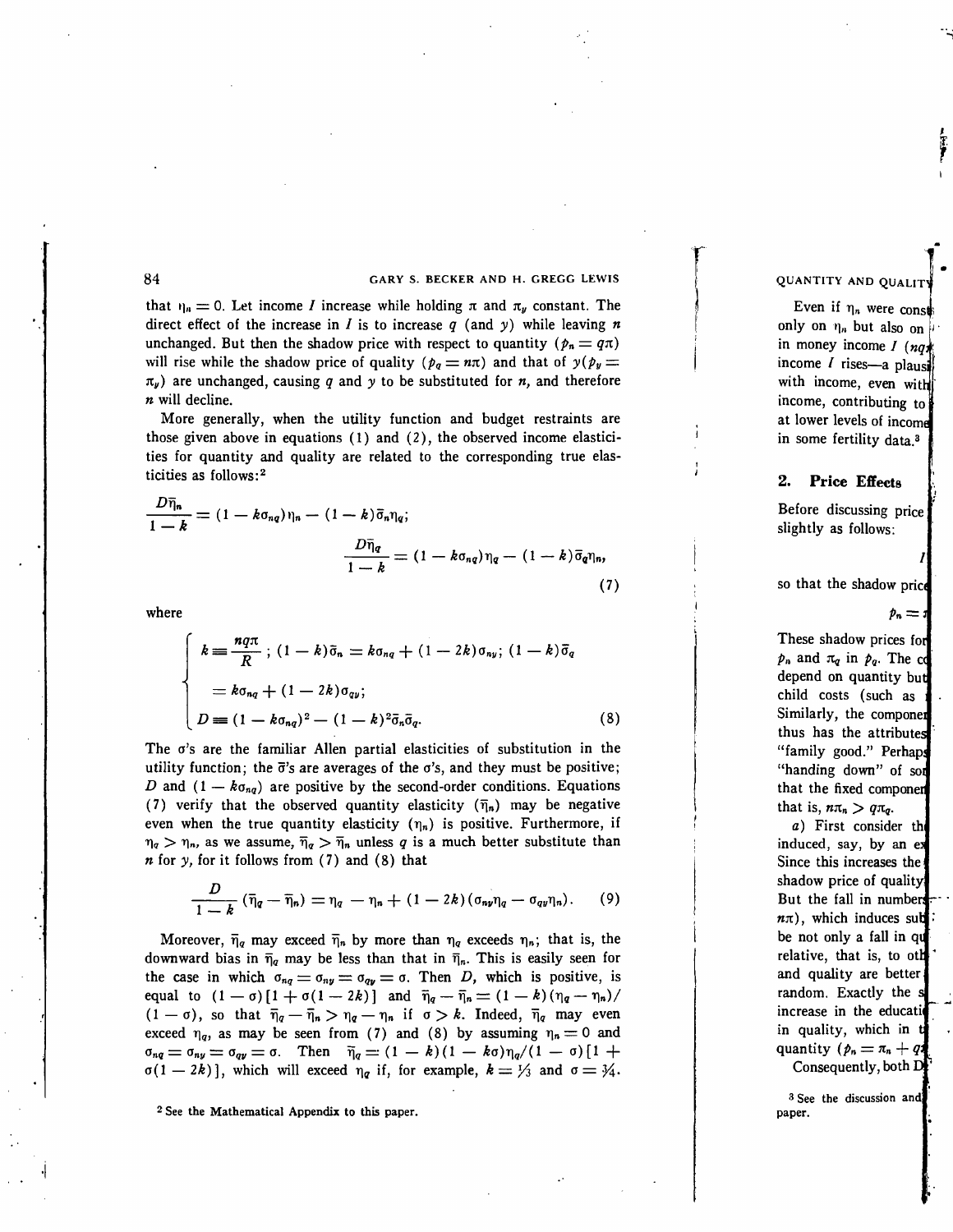Even if  $\eta_n$  were constant,  $\overline{\eta}_n$  need not be, since the latter depends not only on  $\eta_n$  but also on the substitution elasticities and the share of  $nq\pi$ in money income I  $(nq\pi/l = k/(1 - k))$ . For example, if  $\eta_q$  declines as income *I* rises—a plausible assumption, we think— $\overline{\eta}_n$ , would tend to rise with income, even with constant  $\eta_n$ , and, of course,  $\eta_n$  may rise with income, contributing to the increase in  $\bar{\eta}_n$ . Indeed,  $\bar{\eta}_n$  could be negative at lower levels of income and positive at higher levels, the pattern observed in some fertility data.3

## 2. Price Effects

Before discussing price effects, we generalize the budget constraint (2) slightly as follows:

$$
I = n\pi_n + nq\pi + q\pi_q + yp_\nu \tag{10}
$$

so that the shadow prices or marginal costs are now

$$
p_n = \pi_n + q\pi; \ p_q = \pi_q + n\pi; \ p_y = \pi_y. \tag{11}
$$

These shadow prices for *n* and *q* each contain a "fixed" component:  $\pi_n$  in  $p_n$  and  $\pi_q$  in  $p_q$ . The component  $n\pi_n$  in child costs consists of costs that depend on quantity but not on quality. Contraception costs and prenatal child costs (such as maternity care) are moderately good examples. Similarly, the component  $q\pi_q$  depends on quality but not quantity, and thus has the attributes of a "public good," or a better expression is a "family good." Perhaps some aspects of training in the home and the "handing down" of some clothing are reasonable examples. We assume that the fixed component is more important for quantity than for quality, that is,  $n\pi_n > q\pi_q$ .

a) First consider the pure substitution effects of an increase in  $\pi_n$ induced, say, by an exogenous improvement in contraceptive technique. Since this increases the shadow price of quantity  $(p_n)$  relative to both the shadow price of quality  $(p_q)$  and the shadow price of  $y(p_y)$ , n would fall. But the fall in numbers reduces the shadow price of quality  $(p_q = \pi_q + p)$  $n\pi$ ), which induces substitution in favor of quality. The outcome would be not only a fall in quantity but also a relatively large rise in quality relative, that is, to other commodities—without assuming that quantity and quality are better substitutes than any two commodities chosen at random. Exactly the same result holds if  $\pi_q$  falls, say, because of an increase in the education of parents. The fall in  $p_q$  induces an increase in quality, which in turn induces an increase in the shadow price of quantity ( $p_n = \pi_n + q\pi$ ) and thus a relatively large decrease in quantity.

Consequently, both De Trav's finding (in his paper which follows) that an

3 See the discussion and alternative explanation of this finding earlier in Willis's paper.

 $\mathbf{r}^{\star}_{1}$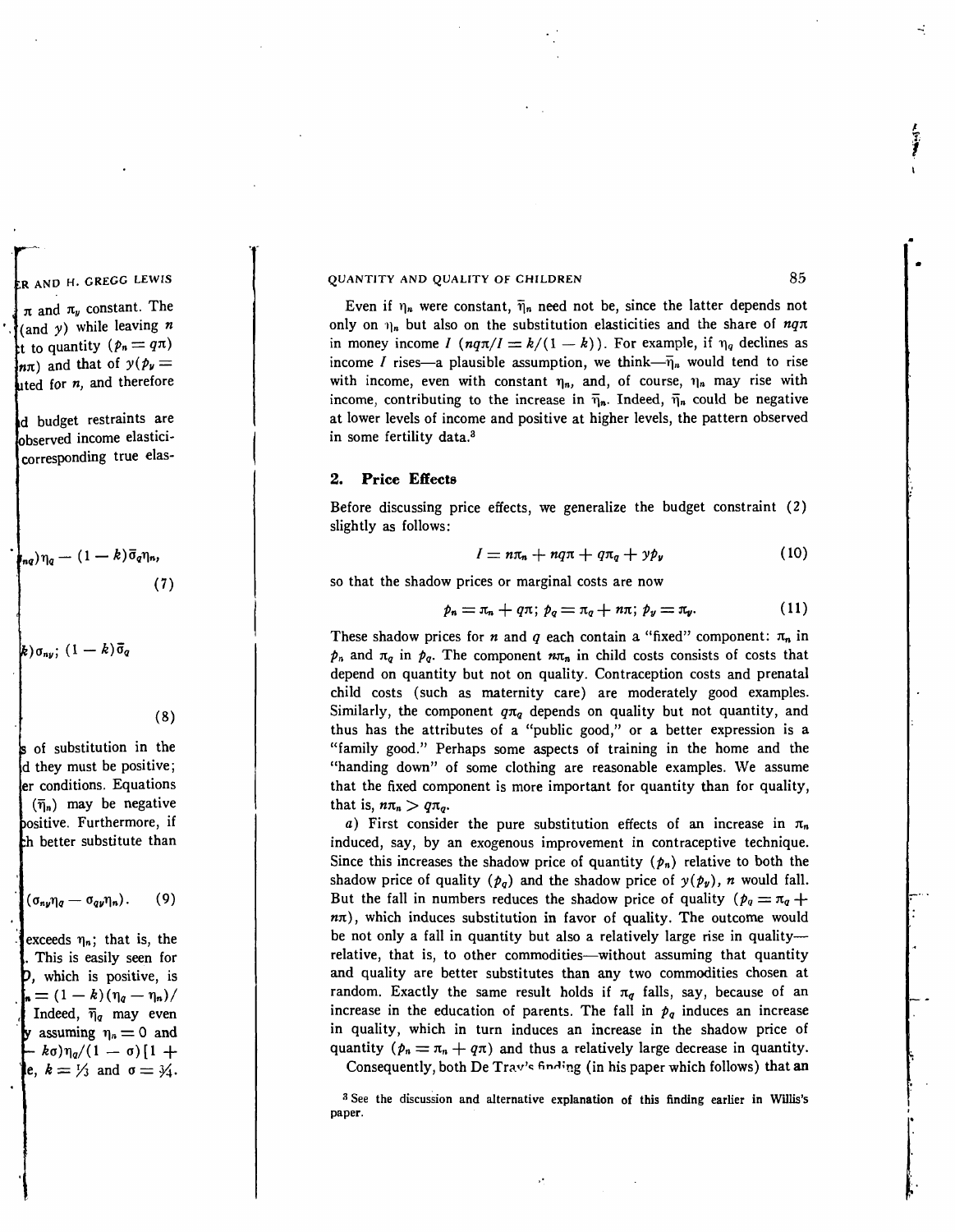increase in the education of mothers has a strong positive effect on the quality and a strong negative effect on the number of their children, and the common belief that important advances in birth control knowledge not only significantly reduce the number of children but also significantly increase their quality, are consistent with the preceding analysis. Quantity and quality are closely related, because the shadow price of quality depends on quantity and the shadow price of quantity depends on quality. We repeat that no special assumptions about substitution in household production or consumption are required to derive a special relation between quantity and quality.

 $b)$  Now consider the pure substitution effects of equal percentage increases in  $\pi_n$ ,  $\pi_q$ , and  $\pi$  due, say, to increases in wage rates. To put the argument in extreme form, assume  $\pi_q = 0$  and  $\pi_n > 0$ . The equal increases in  $\pi_n$ ,  $\pi_q$ , and  $\pi$  relative to  $\pi_y = p_y$  can be treated simply as a relative fall in  $\pi_y = p_y$ . A fall in  $p_y$  initially would induce equal percentage declines in  $n$  and  $q$  if they were equally good substitutes for  $y$ . However, since the equal percentage declines in *n* and *q* would lower  $p_q$  more than  $p_n$ , *n* would fall relative to  $q$ . Thus, the income-compensated elasticity of quantity with respect to equal percentage changes in  $\pi_n$ ,  $\pi_q$  and  $\pi$  tends to be greater numerically than the corresponding elasticity for quality. De Tray finds that an increase in women's wage rates reduces the number of children by a much bigger percentage than the quality of children.

This difference is, of course, accentuated if quantity is a better substitute than quality for other commodities, which we think is a plausible, though special, assumption. For then a fall in  $p_y$  directly induces a fall in n relative to q, which accentuates the decline in  $p_q$  relative to  $p_n$ .

We conclude, therefore, that the observed price elasticity of quantity exceeds that of quality, just the opposite of our conclusion for observed income elasticities.4 This reversal of the quantity-quality ordering for price and income elasticities is not only a somewhat unexpected implication of the analysis, but also gives a consistent interpretation to the findings of De Tray and others.

Of course, most of our discussion applies not only to the interaction between the quantity and quality of children, but also to the quantity and quality of cars, houses, food, tea, education, publications, and large numbers of other goods. The observed price and income elasticities of quantity and quality will differ in predictable directions from the "true" elasticities. A systematic analysis and reconsideration of the interaction between quan-

 $\star^*$ 

This conclusion about income elasticities, derived from the budget restraint (2), is modified somewhat when the budget restraint is of the more general form (10), since the shadow price of quality is less sensitive to any given percentage change in quality than the price of quality is to a change in quantity. Conceivably then,  $\bar{\eta}_n$  could be greater than  $\bar{\eta}_q$  at the same time that  $\eta_n < \eta_q$ , but we consider this unlikely, since  $\eta_q$  is probably much greater than  $\eta_n$ .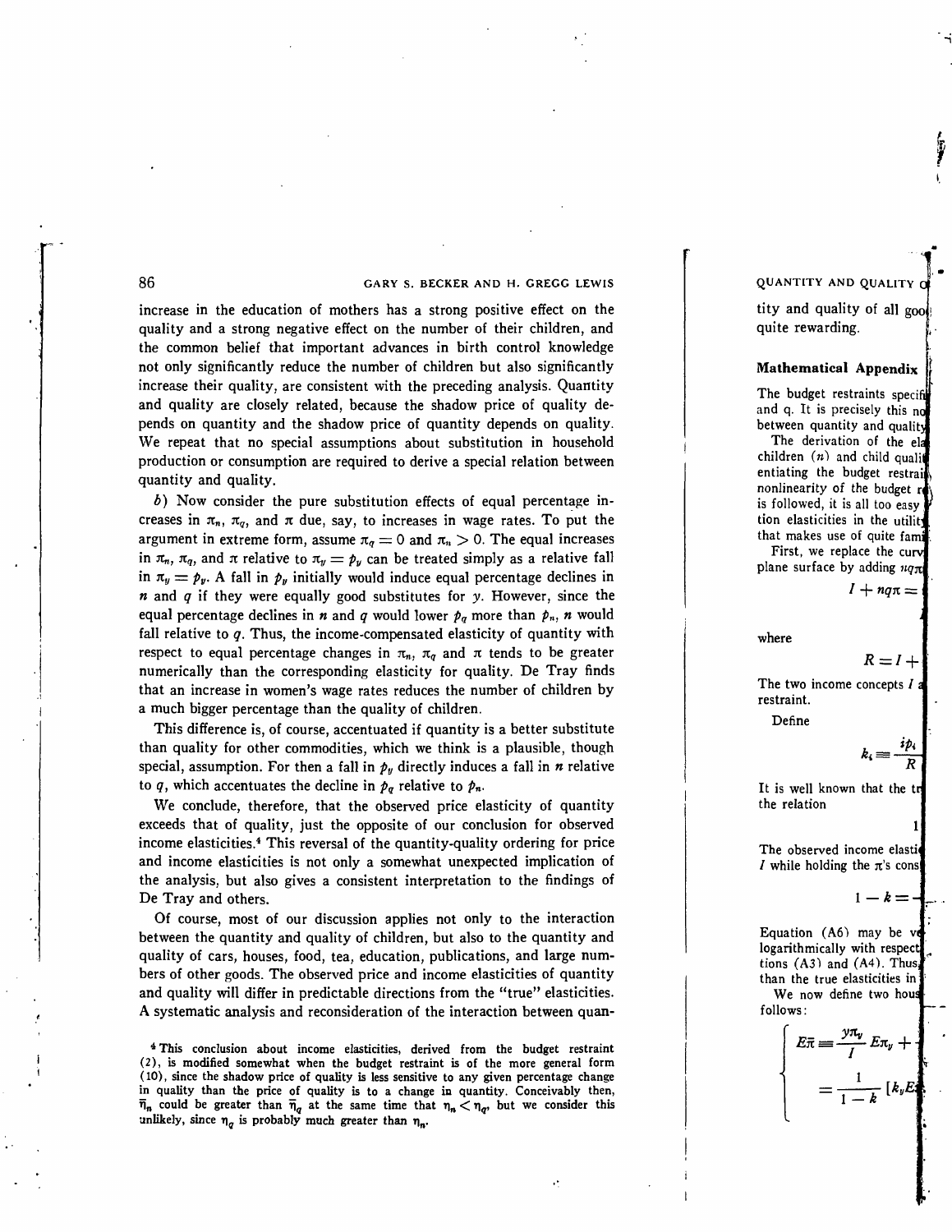tity and quality of all goods from the viewpoint of this paper should be quite rewarding.

#### Mathematical Appendix

The budget restraints specified in equations (2) and (10) are not linear in n and q. It is precisely this nonlinearity, of course, that leads to the "interaction between quantity and quality" that we discuss in this paper.

QUANTITY AND QUALITY OF CHILDREN<br>
bity and quality of all goods from the yiewpoint of this paper should be<br>
quite rewarding<br>
The budget retarctions of a goods from the yiewpoint of this paper should be<br>
quite rewarding<br>
T The derivation of the elasticities of the demand functions for number of children  $(n)$  and child quality  $(q)$  can be carried in a direct fashion by differentiating the budget restraint and the first-order conditions. Because of the nonlinearity of the budget restraint, however, if this direct mode of derivation is followed, it is all too easy to lose sight of the underlying income and substitution elasticities in the utility function. Hence, we follow an indirect approach that makes use of quite familiar propositions in demand theory.

First, we replace the curvilinear budget surface given in equation (10) by a plane surface by adding  $nq\pi$  to both sides:

$$
I + nq\pi = n(\pi_n + q\pi) + q(\pi_q + n\pi) + y\pi_y \tag{A1}
$$

$$
R = np_n + qp_q + yp_y. \tag{A2}
$$

$$
R = I + nq\pi = I/(1-k); k = nq\pi/R.
$$
 (A3)

The two income concepts I and R differ by the nonlinear term  $n q_{\pi}$  in the budget restraint.

Define

$$
k_i = \frac{i p_i}{R}, i = n, q, y; k_n + k_q + k_y = 1.
$$
 (A4)

It is well known that the true income elasticities  $(\eta_n, \eta_q, \text{ and } \eta_y)$  must satisfy the relation

$$
1 = k_n \eta_n + k_q \eta_q + k_y \eta_y. \tag{A5}
$$

The observed income elasticities  $(\bar{\eta}_n, \bar{\eta}_q, \bar{\eta}_y)$  obtained by changing full income I while holding the  $\pi$ 's constant, however, must satisfy

$$
1 - k = -\frac{I}{R} = k_n \overline{\eta}_n + k_q \overline{\eta}_q + k_y \overline{\eta}_y.
$$
 (A6)

Equation (A6) may be verified by differentiating the budget restraint (10) logarithmically with respect to I, holding the  $\pi$ 's constant, and then using equations  $(A3)$  and  $(A4)$ . Thus, the observed elasticities, on the average, are smaller than the true elasticities in the ratio  $1 - k = I/R$ .

We now define two household price indexes  $\bar{\pi}$  and  $\bar{p}$  in differential form as follows:

$$
\begin{cases}\nE\bar{\pi} = \frac{\gamma \pi_{\mathbf{y}}}{I} E\pi_{\mathbf{y}} + \frac{n\pi_{\mathbf{n}}}{I} E\pi_{\mathbf{n}} + \frac{q\pi_{q}}{I} E\pi_{q} + \frac{nq\pi}{I} E\pi \\
= \frac{1}{1-k} \left[ k_{y} E\pi_{y} + (k_{\mathbf{n}} - k) E\pi_{\mathbf{n}} + (k_{q} - k) E\pi_{q} + k E\pi \right],\n\end{cases} \tag{A7}
$$

 $\ddot{\phantom{0}}$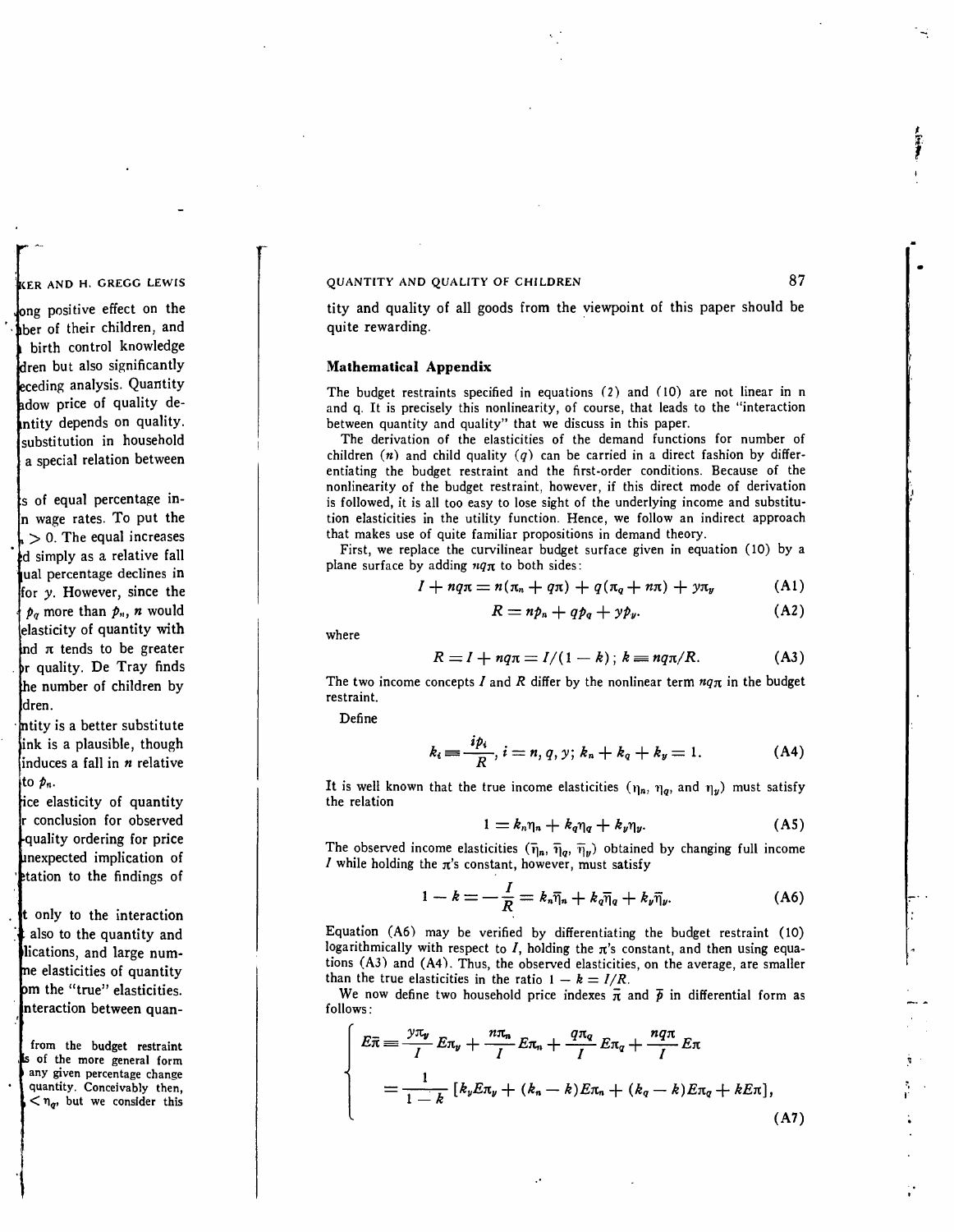$$
E\bar{\rho} \equiv k_y E \rho_y + k_n E \rho_n + k_q E \rho_q, \tag{A8}
$$

where the symbol E denotes the natural logarithmic differential operator  $d\mathbf{h}$ .

Since 
$$
p_y = \pi_y
$$
,  $p_n = \pi_n + q\pi$ , and  $p_q = \pi_q + \eta_\pi$ , it follows that

$$
Ep_y = E\pi_y; Ep_n = \frac{(k_n - k)E\pi_n + k(E\pi + Eq)}{k_n};
$$
  

$$
Ep_q = \frac{(k_q - k)E\pi_q + k(E\pi + En)}{k_q}.
$$
  
(A9)

Substitute these results (A9) into (A8) and then use (A7) to obtain

$$
E\bar{\phi} = (1 - k)E\bar{\pi} + kEnq\pi.
$$
 (A10)

Now differentiate (A3) logarithmically:

$$
ER = (1 - k)EI + kEnq\pi.
$$
 (A11)

Subtract (A10) from (A11):

$$
E(R/\bar{p}) = (1-k)E(I/\bar{\pi}). \tag{A12}
$$

When I is increased, holding the  $\pi$ 's constant, real income  $R/\bar{p}$  increases in the smaller ratio  $1 - k = I/R$ . This is the economic basis of the downward bias in the observed income elasticities relative to the true income elasticities.

We now turn to the derivation of the observed income and substitution elasticities. We make use of the well-known propositions that

$$
\begin{cases}\nE n = \eta_n E(R/\bar{p}) + k_y \sigma_{ny} E p_y - (1 - k_n) \bar{\sigma}_n E p_n + k_q \sigma_{nq} E p_q, \\
E q = \eta_q E(R/\bar{p}) + k_y \sigma_{qy} E p_y + k_n \sigma_{nq} E p_n - (1 - k_q) \bar{\sigma}_q E p_q, \text{ (A13)} \\
(1 - k_n) \bar{\sigma}_n \equiv k_y \sigma_{ny} + k_q \sigma_{nq}; (1 - k_q) \bar{\sigma}_q \equiv k_y \sigma_{qy} + k_n \sigma_{nq},\n\end{cases}
$$

where the  $\sigma$ 's are the Allen partial elasticities of substitution in the utility function. Notice that  $\bar{\sigma}_n$  is the average elasticity of substitution of *n* against *y* and q and that  $\bar{\sigma}_q$  is the similar elasticity for q against y and n.

We first derive the observed income elasticities  $\bar{\eta}_n$  and  $\bar{\eta}_q$  by letting I change while the  $\pi$ 's are constant. Because the  $\pi$ 's are constant, it follows from (A9) and (A12) that

$$
Ep_y = 0; \; Ep_n = \frac{kEq}{k_n}, \; Ep_q = \frac{kEn}{k_q}; \; E(R/\bar{p}) = (1-k)EI. \tag{A14}
$$

Substitute (A14) into (A13) and collect terms to obtain

$$
\begin{cases}\n(1 - k\sigma_{nq})\overline{\eta}_n + \frac{k(1 - k_n)\overline{\sigma}_n}{k_n} \overline{\eta}_q = (1 - k)\eta_n \\
\frac{k(1 - k_q)\overline{\sigma}_q}{k_q} \overline{\eta}_n + (1 - k\sigma_{nq})\overline{\eta}_q = (1 - k)\eta_q.\n\end{cases}
$$
\n(A15)

Solve these two equations for  $\bar{\eta}_n$  and  $\bar{\eta}_q$ :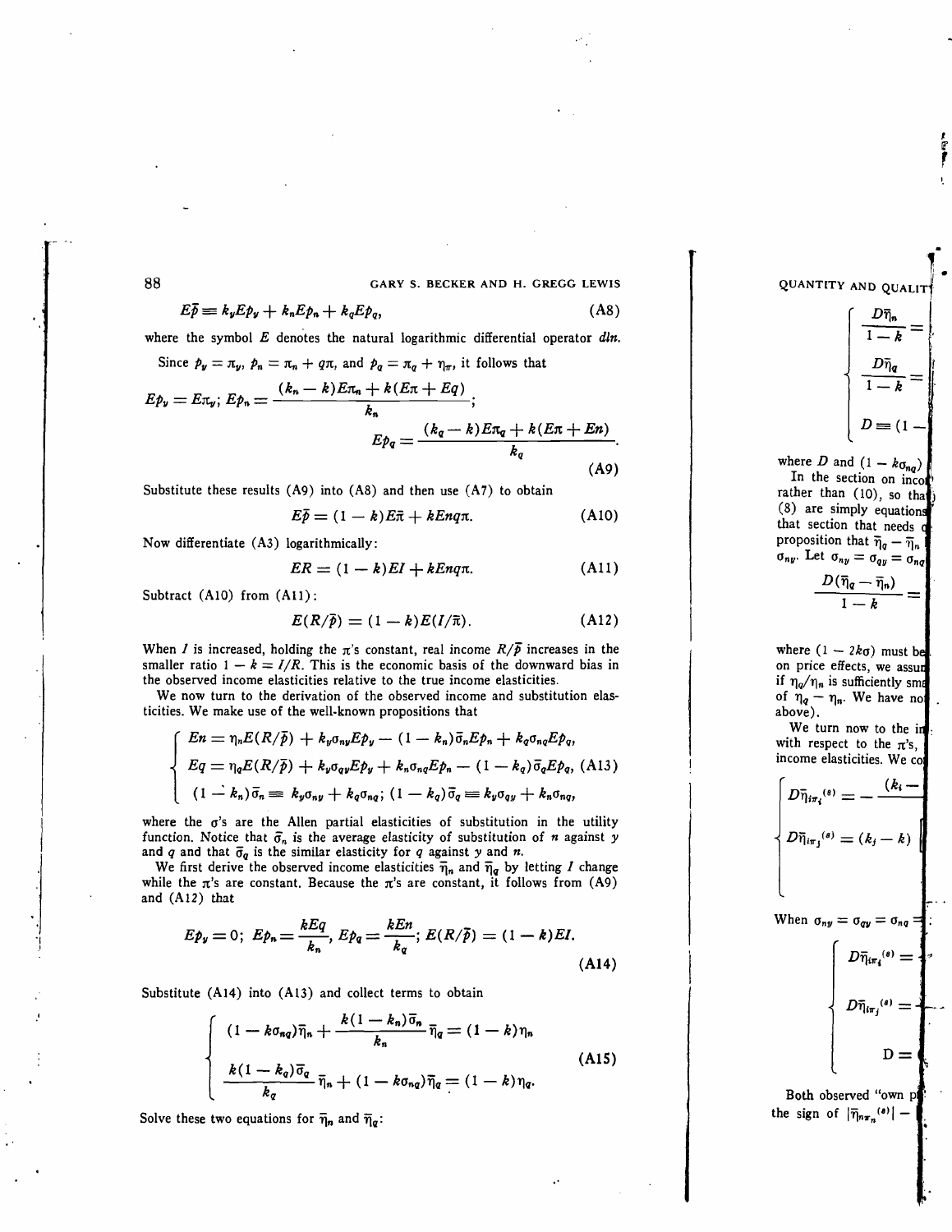$$
\begin{cases}\n\frac{D\tilde{\eta}_n}{1-k} = (1 - k\sigma_{nq})\eta_n - \frac{k(1 - k_n)\bar{\sigma}_n}{k_n} \eta_q, \\
\frac{D\bar{\eta}_q}{1-k} = (1 - k\sigma_{nq})\eta_q - \frac{k(1 - k_q)\bar{\sigma}_q}{k_q} \eta_n, \\
D \equiv (1 - k\dot{\sigma}_{nq})^2 - \frac{k^2(1 - k_n)(1 - k_q)\bar{\sigma}_n \bar{\sigma}_q}{k_n k_q},\n\end{cases} (A16)
$$

where D and  $(1 - k \sigma_{nq})$  must be positive by the second-order conditions.

In the section on income effects, we used the simpler budget restraint (2) rather than (10), so that we assumed that  $k_n = k_q = k$ ; equations (7) and where D and  $(1 - k\sigma_{nq})^2 - \frac{k^2(1 - k_n)(1 - k_q)\bar{\sigma}_n\bar{\sigma}_q}{k_n k_q}$ ,<br>where D and  $(1 - k\sigma_{nq})$  must be positive by the second-order conditions.<br>In the section on income effects, we used the simpler budget restraint (2)<br>rather tha that section that needs qualification when the budget restraint is (10) is the proposition that  $\bar{\eta}_q - \bar{\eta}_n$  has the sign of  $\eta_q - \eta_n$  unless  $\sigma_{q}$  is much larger than Let  $\sigma_{ny} = \sigma_{qy} = \sigma_{nq} = \sigma$  in (A16). Then

$$
\frac{D(\overline{\eta}_q - \overline{\eta}_n)}{1 - k} = (1 - 2k\sigma)(\eta_q - \eta_n) + \frac{k\sigma}{k_n k_q} (k_q \eta_q - k_n \eta_n),
$$
\n(A17)

where  $(1 - 2k\sigma)$  must be positive by the second-order conditions. In the section on price effects, we assume that  $k_n - k_q = n\pi_n - q\pi_q/R$  is positive. But then if  $\eta_q/\eta_n$  is sufficiently smaller than  $k_n/k_q$ ,  $\bar{\eta}_q - \bar{\eta}_n$  will have a sign opposite that of  $\eta_q - \eta_n$ . We have noted this qualification and commented on it (see n. 4 above).

We turn now to the income-compensated elasticities of quantity and quality with respect to the  $\pi$ 's, deriving them in essentially the same manner as the income elasticities. We consider first the elasticities with respect to  $\pi_n$  and  $\pi_q$ :

$$
\begin{cases}\nD\bar{\eta}_{i\pi_i}{}^{(s)} = -\frac{(k_i - k)(1 - k_i)\bar{\sigma}_i}{k_i}, i = n, q, \\
D\bar{\eta}_{i\pi_j}{}^{(s)} = (k_j - k) \left[ \sigma_{nq}(1 - k\sigma_{nq}) + \frac{k(1 - k_i)(1 - k_j)\bar{\sigma}_i\bar{\sigma}_j}{k_i k_j} \right], \\
i \neq j = n, q. \\
\text{(A18)}\n\end{cases}
$$

When  $\sigma_{ny} = \sigma_{q} = \sigma_{n} = \sigma$ , these simplify to

$$
\begin{cases}\nD\overline{\eta}_{i\pi_i}{}^{(s)} = -\frac{(k_i - k)(1 - k_i)\sigma}{k_i}, i = n, q, \\
D\overline{\eta}_{i\pi_j}{}^{(s)} = \frac{(k_j - k)\sigma}{k_i k_j} (k_i k_j + k k_y \sigma), i \neq j = n, q,\n\end{cases} (A19)
$$
\n
$$
D = (1 - 2k\sigma) - \frac{k_y (k\sigma)^2}{k_n k_q}.
$$

Both observed "own price" elasticities,  $\overline{\eta}_{n\pi_n}(s)$  and  $\overline{\eta}_{q\pi_q}(s)$  are negative, and the sign of  $|\overline{\eta}_{n\pi_n}^{(s)}| - |\overline{\eta}_{q\pi_q}^{(s)}|$  is ambiguous even when it is assumed that